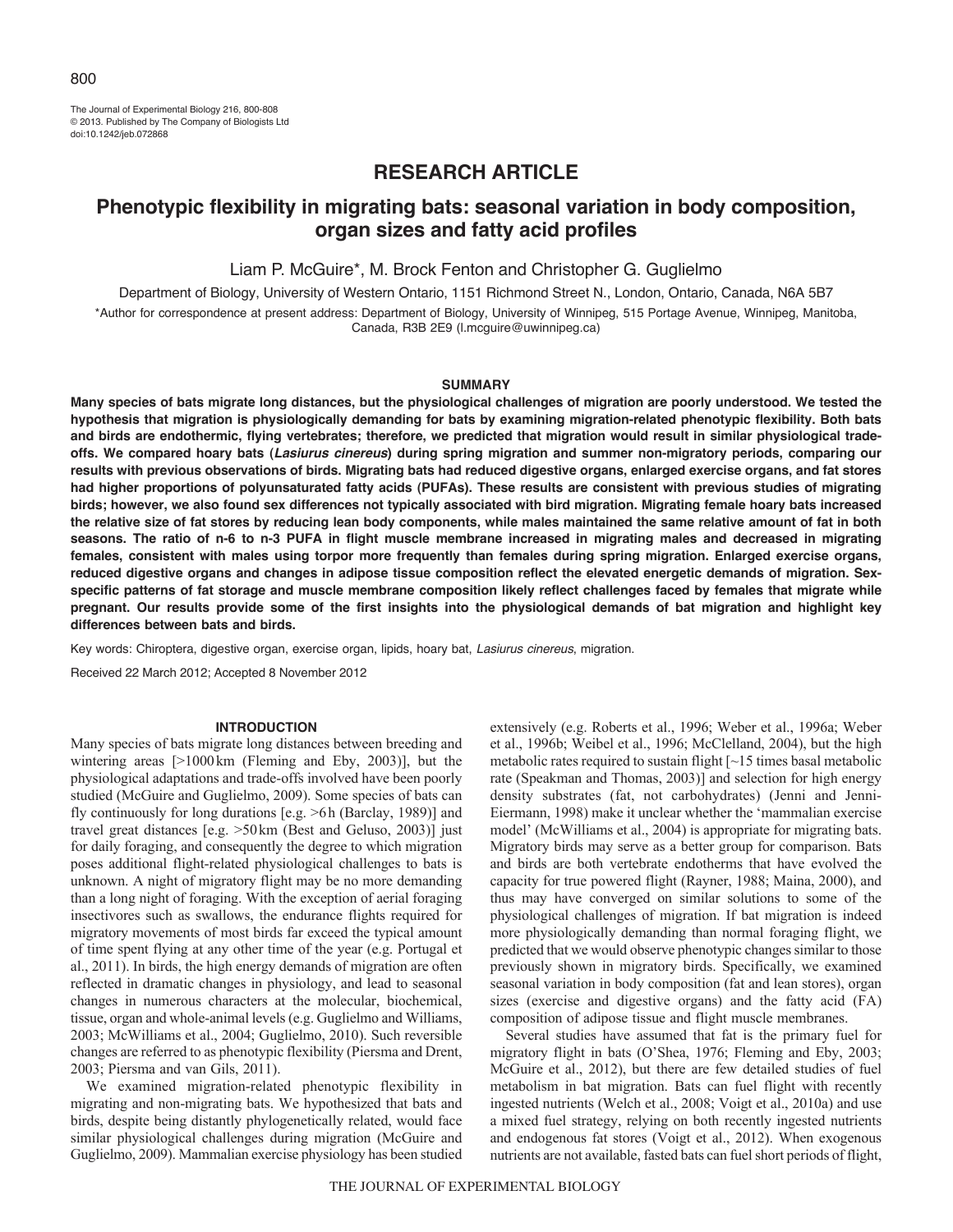and possibly endurance migratory flights as well (Voigt et al., 2012), exclusively with stored fat (Welch et al., 2008; Voigt et al., 2010a). Seasonal fat deposition is common in many species of bats that migrate to and from hibernacula (e.g. Krulin and Sealander, 1972; Ewing et al., 1970; Kunz et al., 1998), but it is difficult to distinguish between fat deposited to fuel migration and that deposited to survive months of hibernation. Studies of non-hibernating migratory bat species are rare. Brazilian free-tailed bats (*Tadarida brasiliensis*) do not hibernate and deposit fat stores for spring and autumn migration (O'Shea, 1976). Fat deposition consistent with the timing of migration has also been reported in several West African species (O'Shea and Vaughan, 1980) and lesser long-nosed bats (*Leptonycteris yerbabuenae*) (Ceballos et al., 1997). In the current study, we predicted that fat stores would be larger in bats during spring migration than in summer when they are not migrating.

Migrating bats and birds face two seemingly opposed activities, flight and refuelling, each of which may require increased capacities of different physiological systems (although the difference may be less pronounced in aerial compared wtih terrestrial foraging species). The contrasts between high-intensity exercise during flight and hyperphagia during refuelling have led numerous studies of birds to examine changes in 'exercise organs' or 'flight machinery' (e.g. flight muscles, heart, lungs) and 'digestive' or 'nutritional organs' (stomach/gizzard, intestines, kidneys, liver) (Hume and Biebach, 1996; Piersma, 1998; Piersma and Gill, 1998; Piersma et al., 1999; Battley et al., 2001; Guglielmo and Williams, 2003; Landys-Ciannelli et al., 2003; Bauchinger et al., 2005). Increases in flight machinery may increase exercise performance on long migratory flights (Pennycuick, 1998; Guglielmo and Williams, 2003), or may provide extra protein to be catabolized in flight to maintain blood glucose, replenish metabolite pools for the Krebs cycle, or provide metabolic water (Jenni and Jenni-Eiermann, 1998; Gerson and Guglielmo, 2011). Thus, we predicted that migrating bats would have enlarged exercise organs.

Digestive organs can be catabolized in flight, but are needed to maximize fuelling rate and minimize time spent at stopover ['migration takes guts' (McWilliams and Karasov, 2005)]. In some cases, digestive organs appear to represent surplus mass that can be eliminated for a more energy efficient flight ['guts don't fly' (Piersma and Gill, 1998)]. Consequently, changes in the size of digestive organs can indicate migratory strategy. Birds that migrate long distances without stopping to refuel (typically crossing ecological barriers such as oceans or deserts) reduce the size of digestive organs prior to or during flight, and rebuild these organs upon arrival at stopover sites (Hume and Biebach, 1996; Piersma, 1998; Piersma and Gill, 1998; Piersma et al., 1999; Battley et al., 2000; Battley et al., 2001; Bauchinger et al., 2005). Alternatively, species that stop frequently along the migratory route may maintain enlarged digestive organs to minimize refuelling time at each stopover [e.g. western sandpipers, *Calidris mauri* (Guglielmo and Williams, 2003)]. Most bats remain nocturnal during migration and therefore must complete all foraging and migratory flight within the hours of darkness, unlike nocturnally migrating songbirds, which forage by day and fly at night. We predicted that the additional time pressure faced by migratory bats would select for enlarged digestive organs to facilitate rapid refuelling.

Migrants may alter the FA composition of adipose stores and cell membranes to facilitate migration (McWilliams et al., 2004; Price, 2010). FA chain length and degree of unsaturation affect the potential energy derived from fat stores (more ATP from longer FAs with fewer double bonds) (Price, 2010). However, these same factors affect the rate of mobilization: short FAs with more double bonds are preferentially mobilized (Price et al., 2008) and preferentially oxidized (Leyton et al., 1987; Price et al., 2011). Consequently, adipose FA profiles present a trade-off between rapid mobilization and energy density. Adipose FA composition is largely determined by diet (Price, 2010), and although bats generally do not demonstrate the same degree of dietary plasticity as birds (an insectivorous bat will not suddenly switch to a diet of seeds or berries), there is some limited evidence that bats select insect prey based on FA content (Schalk and Brigham, 1995). If migrating bats are able to alter the FA composition of adipose stores either through dietary selection or by preferentially retaining particular FAs, we predict a shift towards shorter chain length and more unsaturated FAs, resulting in more rapid mobilization.

Variation in the FA profiles of cell membrane phospholipids (PLs) has been suggested to affect whole-animal exercise performance. A pervasive theme in both mammalian and avian literature is the importance of essential dietary polyunsaturated FAs (PUFAs; n-3 and n-6), though the pattern is not consistent. Various studies have found increased exercise performance (or increased proportion in migrants compared with non-migrants) with high n-6 PUFA (Pierce et al., 2005; Ayre and Hulbert, 1997; Ruf et al., 2006), high n-3 PUFA (Maillet and Weber, 2007), a high ratio of n-6:n-3 (Klaiman et al., 2009) or a low ratio of n-6:n-3 (Guglielmo et al., 2002). Alternatively, muscle PL composition may not affect exercise performance at all; rather, differences may simply arise due to differences in adipose FAs (Price and Guglielmo, 2009). Therefore, the role of muscle PL composition in whole-animal exercise performance remains unclear.

Muscle PL composition has also been implicated in torpor and hibernation studies. Munro and Thomas (Munro and Thomas, 2004) described improved torpor performance (e.g. torpor depth, torpor bout duration, metabolic rate) with high membrane PUFA content. Based on the Munro and Thomas (Munro and Thomas, 2004) framework, migrating insectivorous bats should seek to maximize PUFAs. However, another review suggested that a high n-6:n-3 ratio is important for maintaining membrane function at low body temperatures (Ruf and Arnold, 2008). Male hoary bats are more likely to use torpor during spring migration than females (Cryan and Wolf, 2003), and therefore we predicted that sexes would differ in muscle PL composition during migration. Specifically, we predicted that males would have either greater total PUFAs or greater n-6:n-3 if the Munro and Thomas (Munro and Thomas, 2004) or Ruf and Arnold (Ruf and Arnold, 2008) hypotheses were supported, respectively.

## **MATERIALS AND METHODS Study species**

The hoary bat [*Lasiurus cinereus* (Beauvois 1796)] is the most widely distributed bat species in North America (Shump and Shump, 1982), and is believed to migrate longer distances than other migratory species (Cryan et al., 2004). Hoary bats exhibit sexual size dimorphism, where females are  $~5\%$  larger than males (Williams and Findley, 1979). Hoary bats are solitary and roost in exposed foliage (Willis and Brigham, 2005; Carter and Menzel, 2007; Cryan and Veilleux, 2007). In summer the sexes are largely segregated, with males more commonly found in mountainous regions in the western part of North America, whereas females are widespread throughout the eastern part of the continent (Cryan, 2003). Mating occurs during autumn migration (Cryan, 2008) and females delay pregnancy until spring, migrating north while pregnant (Cryan and Wolf, 2003). The winter distribution is not well understood, though it is thought that most individuals overwinter in southern California and Mexico (Cryan, 2003).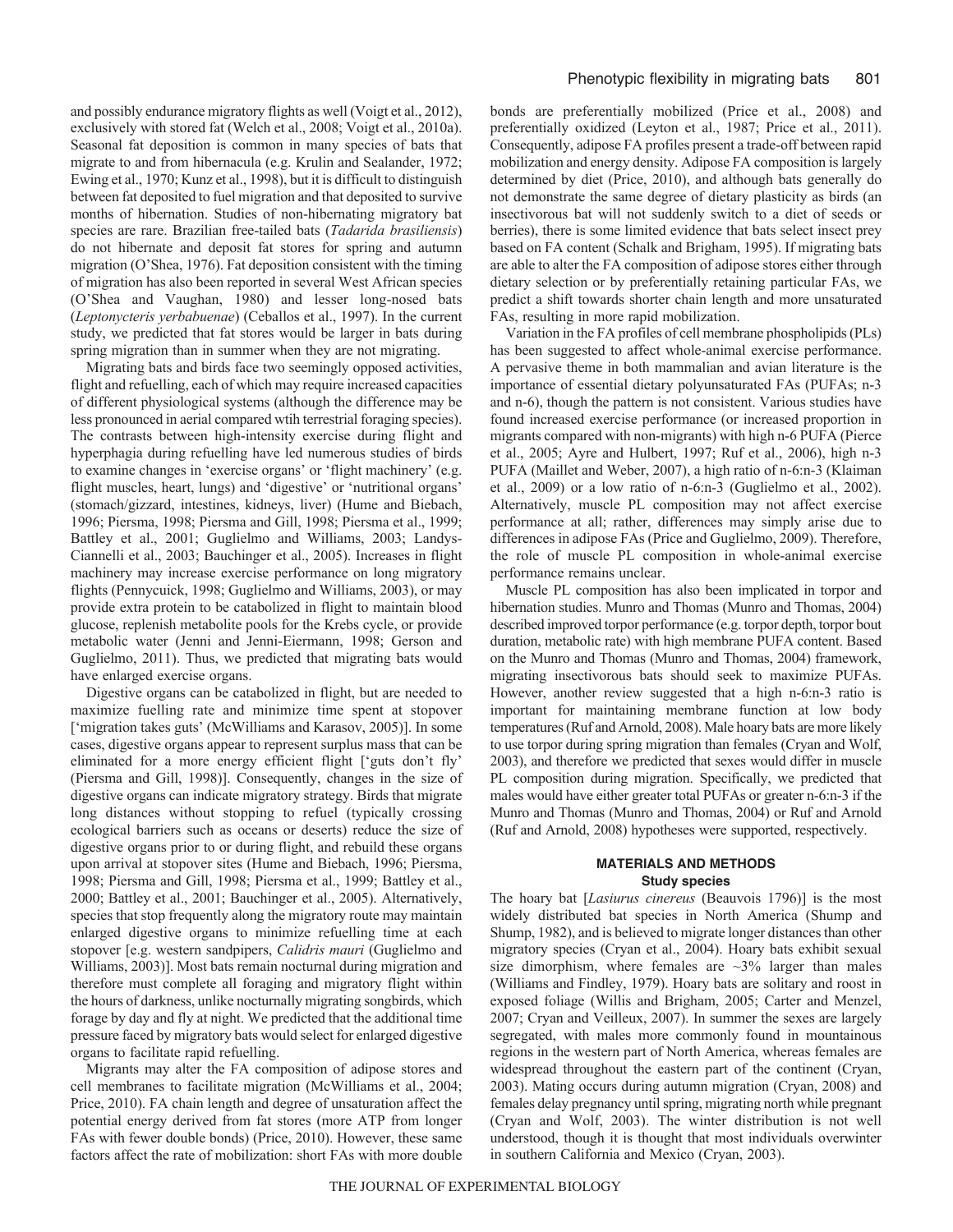## **Animal collection**

Migrating *L. cinereus* were captured from 5 to 17 May 2009 by setting mist nets across creeks in Bernalillo County, New Mexico, USA (35°12′N, 106°18′W), or around water pools in the Manzano Mountains, Cibola National Forest, New Mexico, USA [34°59′N, 106°21′W; see Cryan and Wolf (Cryan and Wolf, 2003) for a description of the region]. Non-migrating bats were captured between 20 July and 1 August 2008 and 2009 in mist nets set across creeks in Cypress Hills Interprovincial Park, Saskatchewan, Canada [49°34′N, 109°53′W; see Willis and Brigham (Willis and Brigham, 2005) for description]. For the non-migrants, we determined age (sub-adult or adult) by the degree of ossification of the metacarpalphalanges joint (Anthony, 1988). By autumn the metacarpalphalanges joint is fully ossified, and thus it was not possible to determine the age of bats during spring migration. Lactating females were identified by manually expressing milk from the mammary glands. Sub-adults and lactating females were released immediately upon capture. We collected 15 female and 15 male migrants (New Mexico), and eight female and seven male non-migrants (Saskatchewan). All non-migrating females were post-lactating and all females collected during spring migration were pregnant. We euthanized the bats immediately following capture by cervical dislocation under isoflurane anaesthesia. We recorded body mass  $(\pm 0.1 \text{ g})$  and forearm length  $(\pm 0.05 \text{ mm})$  and immediately excised samples of pectoral muscle, liver and adipose tissue, which we transferred to pre-weighed individual vials (for liver and muscle; 2ml Cryotube, Cryo.S, Grenier Bio-One) or 600μl O-ring-sealed screw cap microcentrifuge tubes (for adipose; Fisherbrand, Thermo Fisher Scientific, Pittsburgh, PA, USA) and froze in a liquid nitrogen cooled dry-shipper (Taylor-Wharton CX-100, Theodore, AL, USA). The remainder of the carcass was frozen in a sealed plastic bag at –20°C. Samples were transported back to the laboratory either in liquid nitrogen cooled cryoshippers or packed in dry ice. Pectoralis, liver and adipose tissue samples were stored at –80°C; the remaining tissues were stored at –20°C.

All animal collection and experimental protocols were approved by the University of Western Ontario Animal Use Sub-committee (protocol no. 2008-003-04) and conducted under permits from the New Mexico Department of Game and Fish (permit no. 3424), the United States Department of Agriculture-Forest Service (permit no. SND502), Saskatchewan Ministry of Environment (permit nos 08FW080 and 09FW045) and the Saskatchewan Ministry of Tourism, Parks, Culture and Sport (permit nos SP-CHPP-02-08 and SP-CHPP-01-09). Samples from New Mexico were imported to Canada under the approval of the Canadian Food Inspection Agency (permit no. A-2009-01022-3).

# **Organ size measurement and body composition analysis**

Carcasses were thawed overnight at 4°C prior to dissection. We removed the remaining pectoral muscle, intestines (large and small combined), stomach, remaining liver tissue, kidneys, heart and lungs. Intestines and stomach were opened to remove all contents, rinsed in 0.9% NaCl and blotted dry. We recorded the wet mass of each organ or tissue  $(\pm 0.0001 \text{ g})$ , correcting for subsamples taken in the field. We dried organs to a constant mass at 70°C, then placed them in preweighed filter paper envelopes (Whatman #1) and extracted the lipid fraction with petroleum ether (boiling point 30–60°C) for 6h in a Soxhlet apparatus. Similarly, we dried the remainder of the carcass at 70°C, and homogenized it with a heavy-duty blender (model CB15l Waring Commercial, Torrington, CT, USA). We divided the homogenate into two to three pre-weighed filter paper envelopes (Whatman #1) for Soxhlet extraction with petroleum ether.

# **Fatty acid analysis of adipose and muscle tissue**

Total lipids were extracted by adding the sample (75–120mg muscle or 6–12 mg adipose) to 8 ml chloroform: methanol  $(1:1 \text{ v/v})$ containing butylated hydroxytoluene  $(25 \text{ mg}^{-1})$ , homogenizing for 2×10s (Polytron PT 10-35, Kinematica, Bohemia, NY, USA), adding 4 ml chloroform and homogenizing for an additional  $1\times10$  s. The homogenizer was rinsed with an additional 6ml chloroform methanol (2:1 v/v) to ensure complete transfer of the sample to the sample tube. The sample was then centrifuged for 15min at 2056*g*, and gravity filtered (Whatman #1) into a new tube. The previous sample tube was rinsed with 12 ml chloroform:methanol (2:1 v/v), which was also filtered into the new tube. To separate aqueous solutes, we added 7.5ml 0.25% KCl, incubated in a 70°C water bath for 10min, and discarded the aqueous layer. The remaining organic phase was transferred to a pear flask (25ml) and evaporated under vacuum (Rotovapor, Buchi, Switzerland) at 60°C. Dried samples were either suspended in 1–2 ml chloroform: methanol (1:1)  $v/v$ ) under nitrogen for overnight storage at  $-20^{\circ}$ C, or immediately resuspended in 100μl chloroform for separation of the different lipid fractions. PL, neutral lipid (NL; primarily triglycerides) and nonesterified FA (NEFA) fractions were separated with Supelclean solid phase extraction tubes (LC-NH2, 100mg; Supelco, Sigma-Aldrich Canada, Oakville, ON, Canada). The columns were conditioned with 2ml hexane prior to addition of the samples. After each elution the samples were centrifuged for 1min at 1370*g*. NLs were eluted with 1.8ml chloroform:isopropanol (2:1 v/v). NEFAs were eluted with 1.6ml isopropyl ether:acetic acid (98:2 v/v). PLs were eluted with 3ml methanol. We added heptadecanoic acid (17:0; 3mgml<sup>-1</sup> in hexane) as an internal standard to the NL and PL fractions.

For transesterification, the NL and PL fractions were dried at 70 $\degree$ C under a stream of N<sub>2</sub>, resuspended in 2 ml of 1 mol<sup>1-1</sup> acetyl chloride in methanol and incubated at 90°C for 2h. The samples were then dried under  $N_2$ , resuspended in 1 ml methanol and dried under  $N_2$  again to remove any residual HCl and H<sub>2</sub>O. Finally, the samples [now fatty acid methyl esters (FAMEs)] were resuspended in dichloromethane for analysis by gas chromatography (Agilent Technologies 6890N, Hewlett Packard, Palo Alto, CA, USA). We used a J&W Scientific high-resolution gas chromatography column (DB-23, Agilent Technologies), a flame ionization detector and He as a carrier gas [as described in Klaiman et al. (Klaiman et al., 2009)]. The temperature programme was 2min at 80°C, increase 5°C min<sup>-1</sup> for 20min, hold 180°C for 3min, increase 1.5°Cmin<sup>−</sup><sup>1</sup> for 13.3min, hold 200°C for 0min, increase at 10°Cmin−<sup>1</sup> for 4min, and hold 240°C for 4min. Fatty acids were identified by comparing relative retention time (retention time/retention time of internal standard) to known standards (Supelco C8–C24 FAME mix, Supelco 37 component FAME mix, and Supelco PUFA no. 3 from menhaden oil). For analysis, we did not consider short chain fatty acids (less than 16 carbons) or any fatty acids that comprised less than 0.5% of the total FA content.

#### **Statistical analysis**

All analyses were completed with the software R (version 2.9.2) (R Development Core Team, 2009). In all cases where we considered body mass, we used empty mass (capture mass – stomach content mass). We first used a linear model to test for sex and migration effects on forearm length to confirm that there was no systematic size difference between the migrating and non-migrating bats. We then tested for sex and migration effects on body mass, dry lean mass and fat mass. For all linear models, we started with a full model including main effects and all two-way interactions. We then removed non-significant terms and re-evaluated the model until only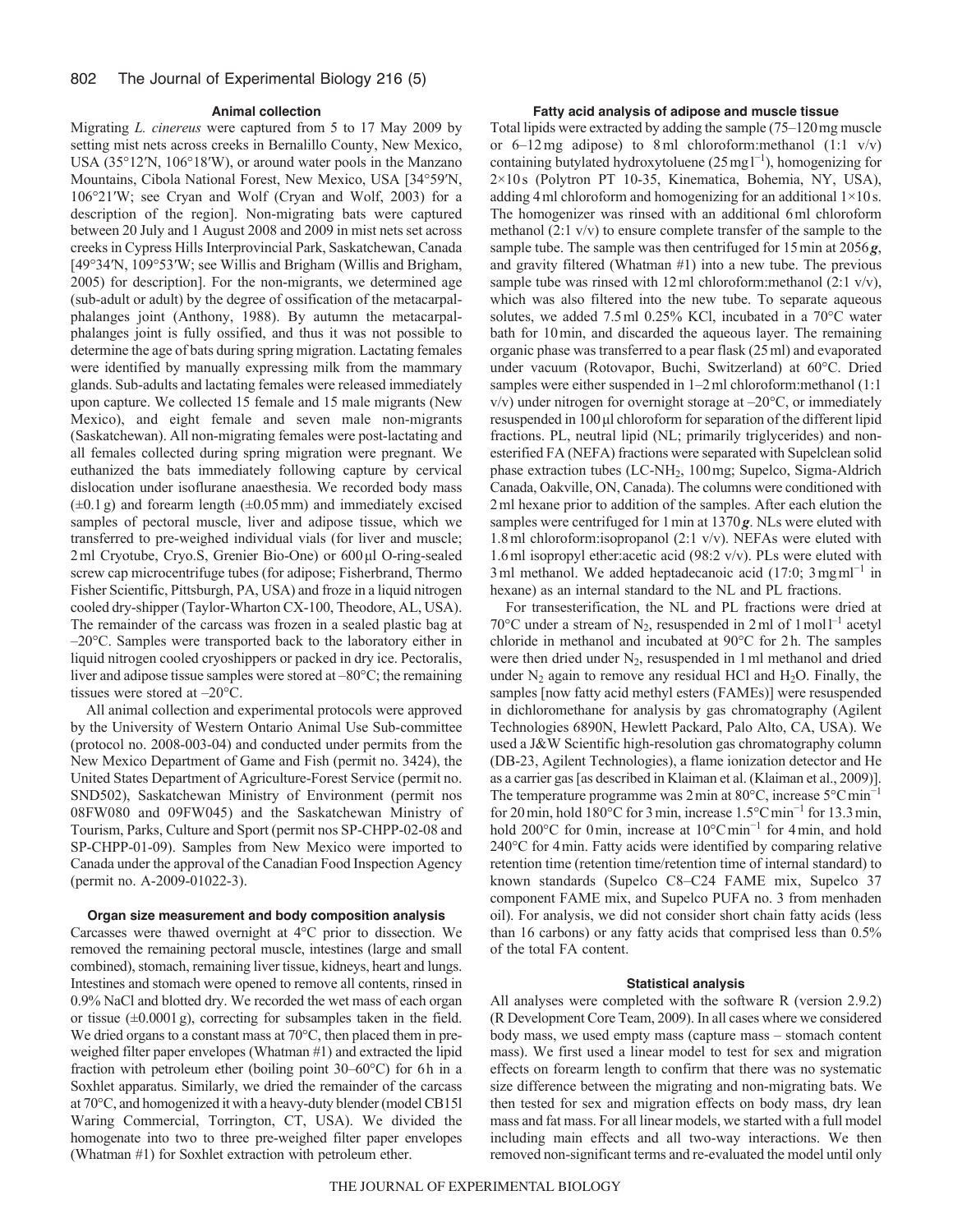Table1. Summary statistics for body composition and organ size measurements of migrating and non-migrating hoary bats

|                                                                                                                                                         | Migrating         |                   | Non-migrating     |                   |                                  |
|---------------------------------------------------------------------------------------------------------------------------------------------------------|-------------------|-------------------|-------------------|-------------------|----------------------------------|
|                                                                                                                                                         | Female            | Male              | Female            | Male              | P                                |
| Forearm length (mm)                                                                                                                                     | 54.90±0.26        | 52.98±0.35        | 54.84±0.20        | $53.25 \pm 0.42$  | Sex: < 0.0001                    |
| Body mass (q)                                                                                                                                           | $29.39 + 0.80$    | $22.35+0.49$      | $33.01 \pm 1.00$  | 26.39±0.87        | Sex: <0.0001; migration: <0.0001 |
| Dry lean mass (g)                                                                                                                                       | $7.15 \pm 0.15$   | $6.09 + 0.19$     | $7.65 + 0.15$     | $6.54 \pm 0.24$   | Sex: <0.0001; migration: 0.02    |
| Fat mass (g)                                                                                                                                            | $4.67 + 0.42$     | $2.51 \pm 0.15$   | $3.78 + 0.41$     | $3.13 \pm 0.22$   | Sex $\times$ migration: 0.017    |
| Dry lean pectoralis (g)                                                                                                                                 | $0.31 \pm 0.009$  |                   | $0.29 + 0.02$     |                   | n.s.                             |
| Dry lungs (g)                                                                                                                                           | $0.12 \pm 0.006$  |                   | $0.099 + 0.006$   |                   | Migration: 0.0057                |
| Dry lean heart (q)                                                                                                                                      | $0.078 + 0.003$   |                   | $0.081 \pm 0.005$ |                   | n.s.                             |
| Wet intestine (q)                                                                                                                                       | $0.52 + 0.03$     |                   | $0.92 + 0.11$     |                   | Migration: 0.0001                |
| Dry stomach (q)                                                                                                                                         | $0.036 + 0.002$   |                   | $0.037 + 0.003$   |                   | n.s.                             |
| Dry kidneys (q)                                                                                                                                         | $0.075 \pm 0.002$ | $0.062 \pm 0.001$ | $0.082 \pm 0.002$ | $0.066 \pm 0.002$ | Sex: 0.0045; migration: 0.026    |
| Dry lean liver (g)                                                                                                                                      | $0.22 + 0.01$     | $0.14 \pm 0.008$  | $0.25 + 0.02$     | $0.14 \pm 0.01$   | Sex: < 0.001                     |
| Values presented are means ± s.e.m. Significant sex and migration effects are indicated in the final column (n.s., not significant). See Results, 'Body |                   |                   |                   |                   |                                  |

composition', for analysis details.

significant terms remained. All masses were loge-transformed prior to analysis.

For statistical analysis of organ sizes, we considered wet intestine mass, dry lung, kidney and stomach masses, and dry lean (extracted) liver, heart and pectoralis masses as in Guglielmo and Williams (Guglielmo and Williams, 2003). When comparing organ sizes we originally considered forearm length as a measure of body size but found that organ sizes were more strongly correlated with body mass. Thus, we calculated corrected body mass as  $log_e(body)$  mass – organ mass) as a measure of body size accounting for part whole correlation, substituting total wet mass, total dry mass or total dry lean mass as appropriate. For each organ, we used general linear models to test for the effects of sex and migration controlling for corrected body mass (including all two- and three-way interactions). We sequentially removed non-significant terms and re-evaluated the model until only significant terms remained. Whether considering models correcting for forearm length or body mass, the results were qualitatively the same.

We also used principal components analysis (PCA) to conduct a multivariate analysis of migration-related changes in muscle and organ sizes. We entered all organ masses and total fat mass into a PCA and used MANOVA to test for effects of sex, migration and body mass on the retained PC axes.

We compared the fatty acid profiles of adipose NLs and muscle PLs as described in Klaiman et al. (Klaiman et al., 2009). We arcsin square root transformed the proportions of each FA and conducted two-way ANOVA to test for effects of sex, migration and sex×migration interaction. Furthermore we calculated the double bond index as  $DBI = \Sigma[(proportion FA_i)(number of double bonds per$  $FA<sub>i</sub>$ ]. We also calculated the n-6:n-3 ratio, and the total proportions of MUFA, PUFA and saturated FA.

# **RESULTS Body composition**

Body composition is summarized by sex and migratory status in Table1. Female hoary bats were 3.4% larger than males (forearm length: *F*1,42=30.91, *P*<0.0001) but there was no effect of migratory status on body size  $(F_{1,42}=0.081, P=0.78)$ . Body mass was greater in females  $(F_{1,42} = 88.55, P < 0.0001)$  and migrating bats weighed ~15% less than non-migrants  $(F_{1,42}=23.91, P<0.0001)$ . Dry lean mass was lower in migrants  $(F_{1,42} = 5.73, P = 0.021)$  and males (*F1,42*=32.87, *P*<0.0001). The effect of migratory status on fat storage was sex dependent (sex  $\times$  migration:  $F_{1,41}$ =6.24, *P*=0.017; Fig.1). Absolute fat mass decreased during migration for males  $(F_{1,20}=4.92)$ , *P*=0.038), but when controlling for fat-free mass (accounting for overall decrease in body mass) there was no difference in fat content of migrating and non-migrating males  $(F_{1,19}=1.31, P=0.27)$ . For females, there was no difference in the absolute fat mass between migrating and non-migrating bats  $(F_{1,21}=2.19, P=0.15)$ , but when controlling for fat-free mass the relative fat content increased during migration  $(F_{1,20} = 5.53, P = 0.029)$ , accounting for as much as 24% of body mass in one individual. In summer, there was no difference in the relative fat content of males and females  $(F_{1,12}=0.0034,$ *P*=0.95).

## **Organ sizes**

Organ masses are summarized by sex and migration in Table1. Upon visual inspection of the untransformed organ masses, we noted obvious outliers for intestine and pectoralis mass (Fig.2). There were three female non-migrants with much larger intestines than any other bats. These were the first three females we captured in the summer. These same individuals and one other non-migrant bat (a male) had much smaller pectoralis muscles than would have been expected



Fig. 1. Fat storage in relation to migration was sex dependent. Male hoary bats (light bars) decreased body and fat mass proportionally during migration, and consequently relative fat mass was the same in summer and spring migration. Females (dark bars) maintained the same absolute fat mass in both samples, but a decrease in overall body mass during migration resulted in higher relative fat mass for migrants. Bars indicate least square means predicting fat mass controlling for fat-free mass. Error bars indicate ±s.e.m. Sample sizes are indicated inside the bars. Different letters indicate significant (*P*<0.05) differences between groups.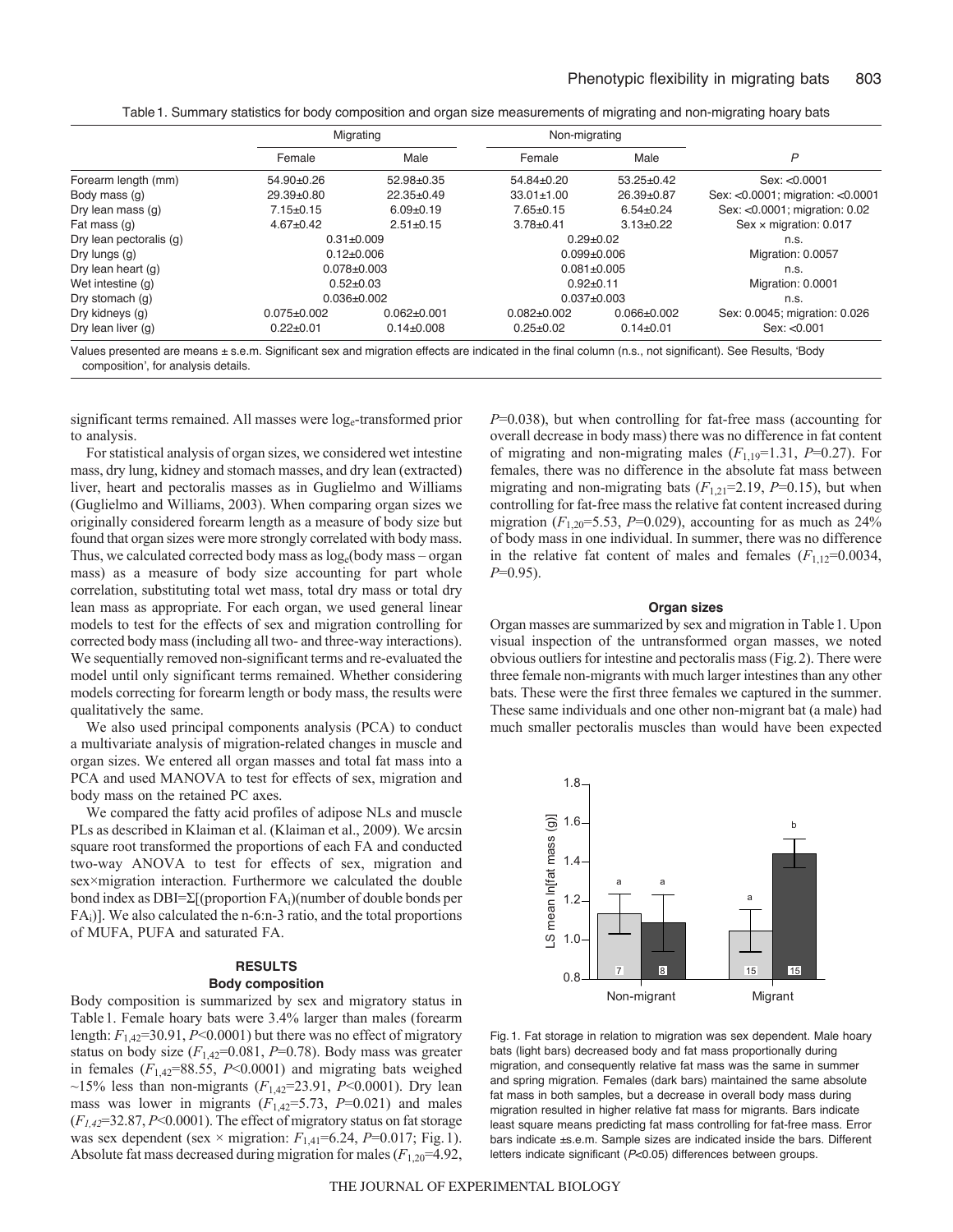

for their size. After applying the loge transformation to intestine mass, the outliers were no longer problematic. Migrating bats had smaller intestines than non-migrating bats  $(F_{1,42}=14.97, P<0.0001)$ . However, the pectoralis mass outliers were still apparent even after data transformation and thus were excluded from the analysis. Excluding outliers, there was no effect of migratory status on pectoralis mass  $(F_{1,38}=1.09, P=0.30)$ . However, it appears that the pectoralis muscles in four of the non-migrants were much smaller than expected for bats of their size.

No other outliers were apparent in the data set. Migrating bats had larger lungs than non-migrants  $(F_{1,42}=8.49, P=0.0057)$  but there was no difference in heart size  $(F_{1,42}=0.13, P=0.72)$ . There was no difference between migrants and non-migrants in the size of stomach  $(F_{1,42}=0.15, P=0.70)$ . Similarly, liver size was not affected by migratory status  $(F_{1,41} = 0.36, P = 0.55)$ , though females had larger livers than males  $(F_{1,41}=33.01, P<0.0001)$ . Kidney size was affected by both sex (females had larger kidneys;  $F_{1,41}$ =9.03,  $P$ =0.0045) and migratory status  $(F_{1,41} = 5.33, P = 0.026)$ , with smaller kidneys in migrating bats.

Excluding the three outliers among the non-migrant females, the results of the PCA largely reflected the conclusions of the individual organ analyses. The first two principle components (PC1 and PC2) were retained in the analysis, accounting for 43.1 and 13.4% of the total variance, respectively (Table2). All loadings in PC1 were positive and approximately equal, suggesting that this PC reflects body size. This is further confirmed by the strong correlation between PC1 and body mass (Pearson's *r*=0.87). Lungs, heart and pectoralis loaded positively on PC2, while intestines, stomach, kidneys and fat had negative loadings (Table2), suggesting that this PC represented an axis of exercise machinery and digestive machinery.

**B** Fig. 2. (A) Wet intestine mass relative to corrected<br> **B** Fig. 2. (A) Wet intestine mass relative to corrected body mass for spring migrating (<sup>•</sup>) and summer non-migrating  $(\bigcirc)$  hoary bats. Note the three outliers (two overlaid) among the non-migrants. These three individuals are females and were captured earlier in the summer than the other females. (B) Dry lean pectoralis mass relative to corrected body mass for spring migrating  $($ <sup>o</sup>) and summer non-migrating  $($  $\circ$ ) hoary bats. Note the four outliers among the nonmigrants, three of which are the same individuals as the outliers noted in A.

Including both PCs, MANOVA indicated significant effects of migratory status (Wilks' λ=0.764, *F*2,37=5.73, *P*=0.0068), sex (Wilks' λ=0.199, *F*2,37=74.64, *P*<0.0001) and body mass (Wilks' λ=0.408, *F*2,37=26.84, *P*<0.0001). PC1 was related to body mass (*F*1,38=48.76, *P*<0.0001) and sex (*F*1,38=137.92, *P*<0.0001), but not migratory status  $(F_{1,38} = 0.098, P = 0.76)$ , further confirming this PC as an indication of body size (the inclusion of sex reflects sexual size dimorphism). PC2 was related to migratory status  $(F_{1,38}=10.21,$ *P*=0.0028), but not body mass (*F*1,38=0.24, *P*=0.63) or sex (*F*1,38=0.27, *P*=0.61). Therefore, migrating bats were shifted towards increased exercise machinery and reduced digestive machinery.

## **Fatty acid profiles** Adipose NLs

We found migration-related differences in the proportions of all adipose NL FAs except 18:0 (Fig. 3). Although some sex  $\times$  migration interactions indicated that the proportions of certain FAs changed for one sex but not the other, the general pattern was a decrease in 16:0 and increases in 18:2n-6 and 18:3n-3 during migration. This pattern is further supported by decreased saturated FAs  $(F_{142}=35.53)$ ,  $P<0.0001$ ) and increased PUFAs. A sex  $\times$  migration interaction indicated a greater PUFA increase for males  $(F_{1,20} = 15.12)$ , *P*=0.00091) than females (*F*1,21=8.89, *P*=0.0071). There was no overall change in MUFAs (*F*1,42=0.44, *P*=0.51). DBI was greater in migrants ( $F_{1,42}$ =45.57,  $P<0.0001$ ) and in males ( $F_{1,42}$ =5.91, *P*=0.019). There was no difference in the n-6:n-3 ratio of migrating and non-migrating bats (*F*1,42<0.0001, *P*=0.99).

#### Muscle PLs

There were differences in FA composition between migrants and non-migrants for five of the nine FAs comprising muscle PLs

|                                        | PC1 (body size) | PC2 (digestive/exercise organs) |  |
|----------------------------------------|-----------------|---------------------------------|--|
| Pectoralis                             | 0.390           | 0.113                           |  |
| Lungs                                  | 0.332           | 0.415                           |  |
| Heart                                  | 0.253           | 0.688                           |  |
| Intestines                             | 0.300           | $-0.465$                        |  |
| Kidneys                                | 0.451           | $-0.267$                        |  |
| Liver                                  | 0.416           | 0.023                           |  |
| Stomach                                | 0.237           | $-0.098$                        |  |
| Adipose                                | 0.389           | $-0.212$                        |  |
| Proportion of total variance explained | 0.431           | 0.134                           |  |

Table2. Eigenvectors of the first two principal components of organ sizes in hoary bats

The first principal component (PC1) represents body size, while the second principal component (PC2) reflects a trade-off between digestive organs and exercise organs.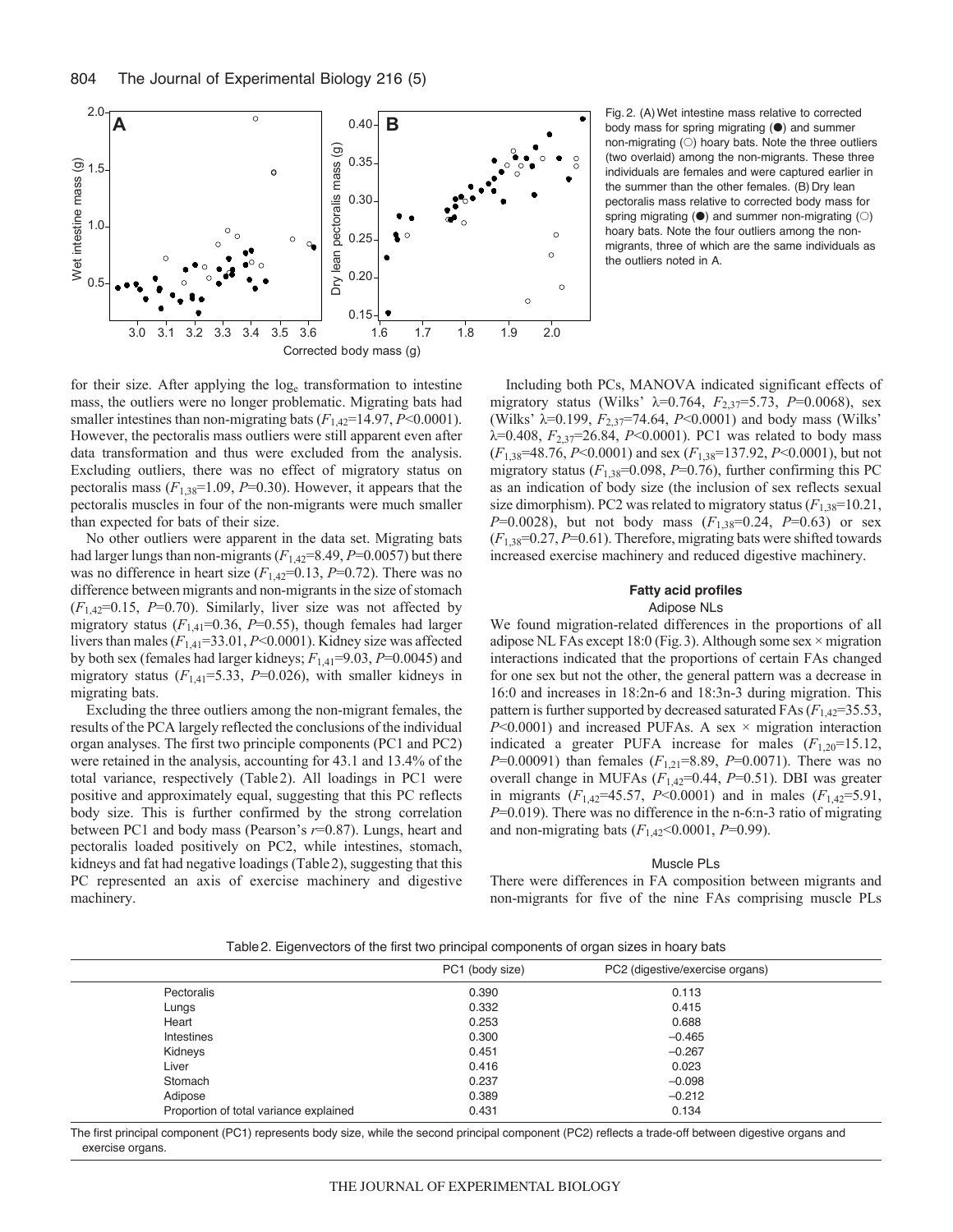

Fig. 3. Fatty acid composition of adipose neutral lipids of migrating (light bars) and non-migrating (dark bars) hoary bats. In cases of sex  $\times$  migration interaction, males and females are presented separately. Vertical lines separate individual fatty acids. Bars indicate means ± s.e.m. \**P*<0.1, \*\**P*<0.05, \*\*\* *P*<0.01.

(Fig. 4). Sex  $\times$  migration interactions indicated sex-specific responses for several FAs, notably 18:2n-6 and 22:6n-3. Males had more 18:2n-6 and less 22:6n-3 during migration, while the pattern was reversed for females. This led to a significant change in the n-6:n-3 ratio, which was higher during migration for males (migrants: 0.89±0.06; non-migrants: 0.56±0.02; *F*1,20=12.4, *P*=0.0022) and lower during migration for females (migrants: 0.59±0.03; non-migrants: 0.74±0.05; *F*1,21=8.98, *P*=0.0069). DBI was similarly affected, decreasing during migration for males (migrants: 2.25±0.04; non-migrants: 2.48±0.05; *F*1,20=14.08, *P*=0.0013) and increasing marginally for females (migrants: 2.43±0.03; non-migrants: 2.31±0.08; *F*1,21=3.15, *P*=0.091). The composition of MUFAs, PUFAs and total saturated FAs was not affected by migratory status (all *P*>0.05).

#### **DISCUSSION**

We found migration-related changes in all aspects of our study, suggesting that for these bats, as in birds, migration presents distinct physiological challenges compared with other periods of the annual cycle (e.g. Gwinner, 1990; Dingle, 1996; Jenni and Jenni-Eiermann, 1998; Guglielmo, 2010). Sex was important for every aspect of physiology we examined, a pattern not typically observed in migratory birds. Migrating females carried relatively larger fat stores during migration, but males did not. In summer, some females stood out as outliers with larger intestines and smaller pectoralis muscles. Separate male and female effects were evident in adipose FA composition, and males and females changed muscle PL composition in opposite directions. Below we discuss these findings in the context of previous studies of migratory birds, and consider bat life-history factors that may contribute to the observed sex differences.

## **Body composition**

We predicted that migrating bats would weigh more than nonmigrating bats due to the increased mass of fat stores and hypertrophy of muscles and digestive organs. Contrary to our



Fig. 4. Fatty acid composition of muscle phospholipids of migrating (light bars) and non-migrating (dark bars) hoary bats. In cases of sex×migration interaction, males and females are presented separately. Vertical lines separate individual fatty acids. Bars indicate means ± s.e.m. \**P*<0.1, \*\**P*<0.05, \*\*\**P*<0.01.

expectations, body mass was reduced in migrating bats. Particularly surprising was the overall reduction of lean mass in migrants (see discussion of digestive organs below). A reduction in body mass reduces wing loading and consequently lowers the energetic cost of flight (Bowlin and Wikelski, 2008; Voigt et al., 2010b). The wing loading effect is in addition to the efficient flight that hoary bats achieve due to a high aspect ratio. Of 81 bats measured in the family Vespertilionidae, hoary bats had the fourth highest aspect ratio (Norberg and Rayner, 1987). High aspect ratio and seasonally lowered wing loading suggest that the energetic costs of migration have played an important role in the evolution of this species (although wing morphology adaptations for an open-space aerial hawking foraging strategy have also surely contributed).

Increases in the relative size of fat stores for migrating females, but not males, may reflect an increased energetic cost of migration for females. Female hoary bats generally migrate greater distances than males, and therefore females may require larger fat stores. Alternatively, the discrepancy may arise as a result of differences in thermoregulatory strategy during migration. Migrating bats could use daily torpor during migration and spare energy stores to fuel migratory flight (McGuire et al., 2012). This strategy could greatly reduce the overall energetic costs of migration; migratory birds incur twice the energy cost during stopover compared with actual migratory flight, largely because of thermoregulatory costs during overnight roosting (Wikelski et al., 2003; but see Carpenter and Hixon, 1988; Wojciechowski and Pinshow, 2009). However, Cryan and Wolf (Cryan and Wolf, 2003) demonstrated (at the same sites we collected our migrants) that during spring migration female hoary bats defend normothermic body temperature, while males readily use torpor when ambient temperature is decreased. Females may not lower body temperature because of the potential detrimental effects on the developing fetuses. If females do not use daily torpor, they would either need larger fat stores to support higher metabolic rates during diurnal roosting periods (compared with torpid males), or they would need to frequently replenish fuel stores that are depleted in both migratory flight and defence of body temperature.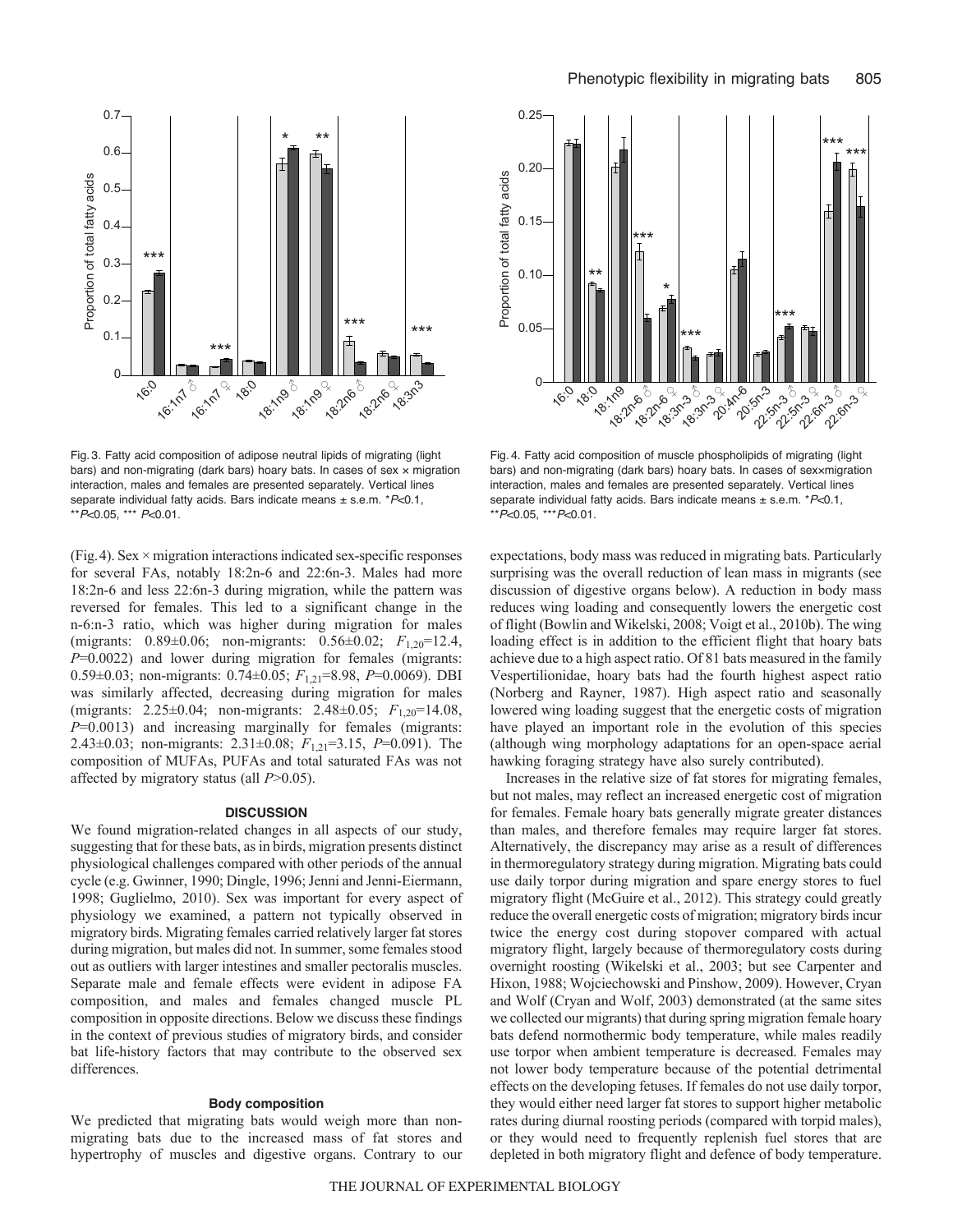We argue (see below) that the former scenario is more consistent with our observations.

#### **Organ sizes**

The general pattern of reduced digestive organs is similar to the pattern observed in numerous studies of migratory birds (e.g. Battley et al., 2000; Bauchinger et al., 2005), consistent with the 'guts don't fly' hypothesis [minimize gut mass to minimize the cost of transport (Piersma and Gill, 1998)]. Individually, intestines and kidneys were smaller in migrating bats (mean intestine mass 43% smaller, mean kidney mass 6–9% smaller; Table1), and combined digestive organs (except liver) loaded together on the second PC axis, indicating smaller digestive organs in migrants. Most bird species for which reduced guts have been observed migrate vast distances over habitat that does not permit foraging. In the case of bar-tailed godwits (*Limosa lapponica baueri*), non-stop migratory flights may cover >11,000km and last 9days as birds fly from Alaska to New Zealand (Gill et al., 2009; Battley et al., 2012). Garden warblers (*Sylvia borin*) migrate >2500km across the Sahara Desert without feeding (Bauchinger et al., 2005). However, digestive capacity (and digestive tract organ sizes) is typically linked to demand (McWilliams and Karasov, 2005). For a hoary bat migrating from southern California to Canada, there is ample suitable foraging habitat along the route, and therefore it is somewhat surprising that the changes in digestive organs are not similar to the increases observed in western sandpipers (*C. mauri*), which stop to refuel frequently along their migratory route (Guglielmo and Williams, 2003). Instead, it would appear that the bats in our study were more likely to deposit fuel (larger fat stores for the females that could not save energy through the use of daily torpor) prior to migration and minimize time spent foraging along the migratory route. We did not observe sex effects in the reduction of digestive organs, suggesting that both sexes reduce foraging effort similarly. To compensate for reduced foraging during migration, females that do not use torpor could deposit larger fat stores prior to migration, which is indeed what we observed. In the autumn when females are not pregnant, there should be no sex effects in either foraging effort or the size of fat stores. Both of these predictions are consistent with observations of fall migrating silver-haired bats (*Lasionycteris noctivagans*) where few bats foraged and there was no difference in body composition with regards to sex (McGuire et al., 2012). However, only two of the migrants in our study had empty stomachs. Similar ratios of migrating bats with and without stomach contents were observed in a study of hoary and silver-haired bats during autumn migration in Alberta, Canada (Reimer et al., 2010). Therefore, foraging does not cease completely during migration. Bats may forage briefly each night rather than alternating extended periods of refuelling and migratory flight (Voigt et al., 2012).

Increased exercise machinery has been frequently observed in migratory birds, but the individual organ changes differ from the observations of the bats in our study. Birds may increase the size of their heart and flight muscle (Marsh, 1984; Piersma, 1998; Piersma et al., 1999; Portugal et al., 2009), but changes in lung mass are rarely recorded. In the hoary bat PCA, all exercise organs (heart, lungs, pectoralis muscle) loaded together, indicating larger exercise organs in migrating bats. However, the evidence for changes in flight muscle mass is weak (not significant in individual organ comparison, smaller factor loading in PCA), suggesting that flight muscle size varies with body mass, as has been observed in many migratory birds (e.g. Marsh, 1984; Dietz et al., 1999; Lindström et al., 2000). When comparing individual organs, migrating bats had larger lungs (mean lung mass 21% larger; Table1) but there was no difference

in heart or flight muscle size. Lung mass change appears to be a novel component of bat migration physiology that may result from the less rigid structure of the mammalian lung, which enables phenotypic flexibility that is not possible given the design of the avian lung (Maina, 2000). Larger lungs in migrants, independent of body mass, may be associated with increased capacity for aerobic exercise. An intriguing alternative is that increased lung mass may be associated with exposure to low oxygen concentration, as observed in rodents (Burri and Weibel, 1971). Deer mice at high altitudes have been shown to increase lung mass in response to the lower oxygen concentration (Hammond et al., 2001). If bats spend more time flying at high altitudes during migration, and over a long enough period, lung mass may be increased to compensate for lower oxygen concentration. This suggestion is highly speculative and requires further investigation.

The data we collected from some of the non-migrating female hoary bats suggest that all organ size changes we observed may be conservative estimates of seasonal migration-related phenotypic flexibility. Female bats arrive in Cypress Hills in late May or early June (Willis et al., 2006). Parturition occurs shortly after arrival (mid-June), and the young become volant ~5weeks later (Shump and Shump, 1982). The earliest date we captured post-lactating females (in either year) was 20 July; the latest date we captured lactating females was 22 July. Therefore, some of the earliest females we captured (outliers in Fig.2) may only have ceased lactating days earlier. The outliers shown in Fig.2 suggest that there may be a rapid and dramatic change in body composition at weaning. In these early season females, intestines were approximately two times larger and pectoralis muscles were only ~60% of the size that would be expected for their body mass. If these organ size changes are typical, then our late summer female samples may be better considered as pre-migratory samples. Comparison of migrating bats and lactating females may present a more extreme picture than the potentially conservative size changes we documented.

## **FA profiles**

Adipose FA composition was shifted towards increased PUFAs and decreased saturated FAs. Such changes would slightly reduce the net ATP production per gram of triglycerides (Price, 2010), but would greatly increase the potential mobilization of FA stores. In a study of ruffs (*Philomachus pugnax*), the relative mobilization of 18:2n-6 and 18:3n-3 (two FAs that increased in hoary bats; Fig.3) was ~50% greater than 16:0 (decreased during migration in hoary bats; Fig. 3) (Price et al., 2008). A similar pattern (but less pronounced) has been observed in studies on rats and humans (Raclot and Groscolas, 1993; Raclot, 2003). High-intensity migratory flight demands a continuous supply of energy substrates. Consequently, the trade-off between potential energy and mobilization rate may favour those FAs that permit a high rate of sustained energy substrate delivery to the flight muscles. The reduction in energy density may be compensated by deposition of larger fat stores, or refuelling more frequently.

Interpretation of migration-related changes in the FA composition of muscle PL is notoriously difficult (Price, 2010). Many studies have reported effects of different muscle PL profiles, but these effects may in fact simply reflect differences in adipose composition. This is not likely the case in our study. The most notable differences in muscle PL FA were the changes in the n-6:n-3 ratio, increasing for males and decreasing for females. The only adipose FA where males and females changed in opposite directions was 18:1n-9, which was not affected by sex or migration in muscle PL. Sexbiased differences in muscle PL but not adipose NL suggest that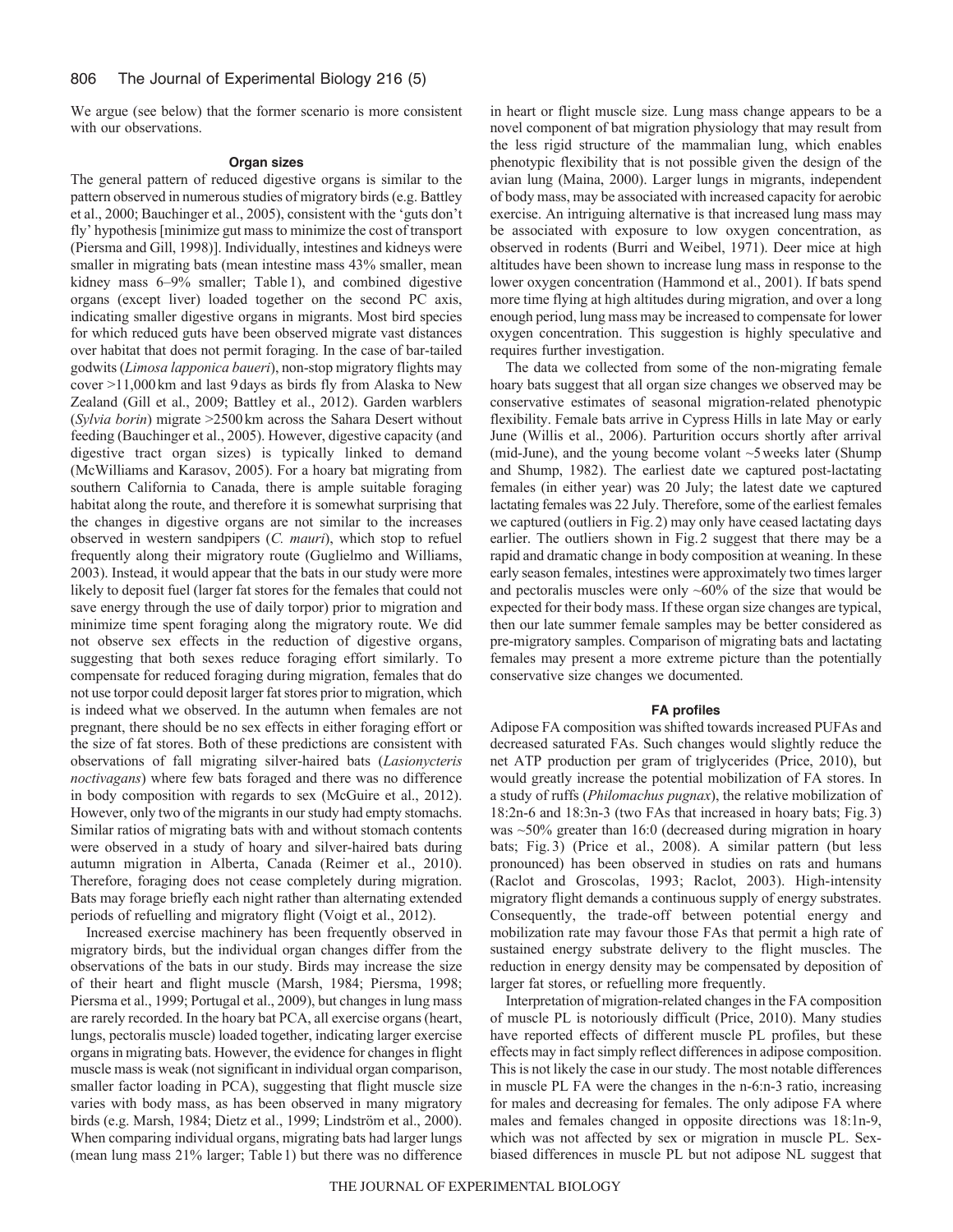It is difficult to interpret how muscle PL changes might affect exercise performance given that males and females changed in different manners. To interpret exercise performance effects we would need to understand sex differences in the energetic cost or energetic strategies associated with migratory flight. However, sexbased variation in the muscle PL n-6:n-3 ratio is consistent with the Ruf and Arnold (Ruf and Arnold, 2008) hypothesis that an increased n-6:n-3 ratio is associated with torpor use. During spring migration, male hoary bats readily use torpor while females rarely lower their body temperature (Cryan and Wolf, 2003), and accordingly we observed an increased n-6:n-3 ratio in males and a decreased ratio in females. The prediction that migrating males should maximize total PUFAs (Munro and Thomas, 2004) is not supported by our data, as we did not observe any differences in muscle PL total PUFA content.

#### **Conclusions**

Although bats and birds represent two phylogenetically distant lineages, they have converged on a number of similar physiological strategies associated with migratory behaviour. We observed patterns consistent with fat being used as the primary fuel for migration, as has been shown in previous studies of migratory birds. Bats are able to deposit large fat stores (as observed in the migrating females), and the FA profile of adipose stores indicates that mobilization of FAs to maintain high delivery rates in flight is more important than the energy density of the fat stores. Furthermore, changes in digestive organ sizes indicate that bats may favour a time-minimizing migration strategy, minimizing time spent foraging *en route*. Like birds, enlarged exercise organs of bats reflect the increased aerobic exercise demands during migratory periods. However, the increase in lung size that we observed has not been previously documented in birds and highlights the fact that the migration physiology of bats is in many ways distinct from that of birds.

The coincidence of spring migration and pregnancy is perhaps the most important contrast between the migration of birds and bats. In birds, migration and breeding are temporally isolated, and thus physiological consequences of migration are relatively easily isolated compared with the situation in bats. Clearly, reproductive physiology is an important consideration when interpreting bat migration-related phenotypic flexibility. Pregnancy and lactation may affect nearly all aspects of migration physiology that we considered. We collected bats during spring migration and summer non-migratory periods because these were the only times of year we could reliably capture hoary bats. Comparison of autumn migrating and wintering bats will help to isolate migration effects from reproductive effects. We were unaware of reliable sites for capturing autumn migrants or overwintering bats. Future work should focus on finding such sites or studying species where such sites are known.

#### **LIST OF SYMBOLS AND ABBREVIATIONS**

| DBI         | double bond index             |
|-------------|-------------------------------|
| FA          | fatty acid                    |
| <b>FAME</b> | fatty acid methyl ester       |
| <b>MUFA</b> | monounsaturated fatty acid    |
| <b>NEFA</b> | non-esterified fatty acid     |
| NL          | neutral lipid                 |
| PC          | principal component           |
| <b>PCA</b>  | principal components analysis |
| PL.         | phospholipid                  |
| <b>PUFA</b> | polyunsaturated fatty acid    |

#### **ACKNOWLEDGEMENTS**

Thanks to Edwin Price and Alex Gerson for helpful discussions and developing laboratory analysis methods. We also thank Mark Brigham, Craig Willis, Robert Barclay, Blair Wolf, Paul Cryan and Ernie Valdez for discussion and assistance in determining field sites and co-coordinating collecting trips. Lauren Hooton, Amanda Adams, Quentin Hays, Julia Kilgour, Erin Gillam and Joe Poissant provided invaluable assistance in the field. Christian Voigt and two anonymous reviewers provided valuable feedback that improved the manuscript.

#### **FUNDING**

We gratefully acknowledge funding for this study provided by Bat Conservation International (student scholarship to L.P.M.), the Society for Integrative and Comparative Biology (travel fellowship to L.P.M.), the University of Western Ontario (research grant to L.P.M.) and the Natural Sciences and Engineering Research Council of Canada (Discovery grants to C.G.G. and M.B.F.). L.P.M. was supported by a Canada Graduate Scholarship from the Natural Sciences and Engineering Research Council of Canada.

#### **REFERENCES**

- **Anthony, E. L. P.** (1988). Age determination in bats. In *Ecological and Behavioral Methods for the Study of Bats* (ed. T. H. Kunz), pp. 47-58. Washington, DC: Smithsonian Institution Press.
- **Ayre, K. J. and Hulbert, A. J.** (1997). Dietary fatty acid profile affects endurance in rats. *Lipids* **32**, 1265-1270.
- **Barclay, R. M. R.** (1989). The effect of reproductive condition on the foraging behaviour of female hoary bats, *Lasiurus cinereus. Behav. Ecol. Sociobiol.* **24**, 31- 37.
- **Battley, P. F., Piersma, T., Dietz, M. W., Tang, S., Dekinga, A. and Hulsman, K.** (2000). Empirical evidence for differential organ reductions during trans-oceanic bird flight. *Proc. Biol. Sci.* **267**, 191-195.
- **Battley, P. F., Dietz, M. W., Piersma, T., Dekinga, A., Tang, S. and Hulsman, K.** (2001). Is long-distance bird flight equivalent to a high-energy fast? Body composition changes in freely migrating and captive fasting great knots. *Physiol. Biochem. Zool.* **74**, 435-449.
- **Battley, P. F., Warnock, N., Tibbitts, T. L., Gill, R. E., Jr, Piersma, T., Hassell, C. J., Douglas, D. C., Mulcahy, D. M., Gartell, B. D., Schuckard, R. et al.** (2012). Contrasting extreme long-distance migration patterns in bar-tailed godwits *Limosa lapponica. J. Avian Biol.* **43**, 21-32.
- **Bauchinger, U., Wohlmann, A. and Biebach, H.** (2005). Flexible remodeling of organ size during spring migration of the garden warbler (Sylvia borin). *Zoology* **108**, 97- 106.
- **Best, T. L. and Geluso, K. N.** (2003). Summer foraging range of Mexican free-tailed bats (*Tadarida brasiliensis*) from Carlsbad Cavern, New Mexico. *Southwest. Nat.* **48**, 590-596.
- **Bowlin, M. S. and Wikelski, M.** (2008). Pointed wings, low wingloading and calm air reduce migratory flight costs in songbirds. *PLoS ONE* **3**, e2154.
- **Burri, P. H. and Weibel, E. R.** (1971). Morphometric estimation of pulmonary diffusion capacity. II. Effect of  $P_{\text{O}_2}$  on the growing lung, adaption of the growing rat lung to hypoxia and hyperoxia. *Respir. Physiol.* **11**, 247-264.
- **Carpenter, F. L. and Hixon, M. A.** (1988). A new function for torpor: fat conservation in a wild migrant hummingbird. *Condor* **90**, 373-378.
- **Carter, T. C. and Menzel, J. M.** (2007). Behaviour and day-roosting ecology of North American foliage roosting bats. In *Bats in Forests* (ed. M. J. Lacki, J. P. Hayes and A. Kurta), pp. 61-82. Baltimore, MD: Johns Hopkins University Press.
- **Ceballos, G., Fleming, T. H., Chávez, C. and Nassar, J.** (1997). Population dynamics of *Leptonycteris curasoae* (Chiroptera: Phyllostomidae) in Jalisco, Mexico. *J. Mammal.* **78**, 1220-1230.
- **Cryan, P. M.** (2003). Seasonal distribution of migratory tree bats (*Lasiurus* and *Lasionycteris*) in North America. *J. Mammal.* **84**, 579-593.
- **Cryan, P. M.** (2008). Mating behaviour as a possible cause of bat fatalities at wind turbines. *J. Wildl. Manage.* **72**, 845-849.
- **Cryan, P. M. and Veilleux, J. P.** (2007). Migration and use of autumn, winter, and spring roosts by tree bats. In *Bats in Forests* (ed. M. J. Lacki, J. P. Hayes and A. Kurta), pp. 153-175. Baltimore, MD: Johns Hopkins University Press.
- **Cryan, P. M. and Wolf, B. O.** (2003). Sex differences in the thermoregulation and evaporative water loss of a heterothermic bat, *Lasiurus cinereus*, during its spring migration. *J. Exp. Biol.* **206**, 3381-3390.
- **Cryan, P. M., Bogan, M. A., Rye, R. O., Landis, G. P. and Kester, C. L.** (2004). Stable hydrogen isotope analysis of bat hair as evidence for seasonal molt and longdistance migration. *J. Mammal.* **85**, 995-1001.
- **Dietz, M. W., Piersma, T. and Dekinga, A.** (1999). Body-building without power training: endogenously regulated pectoral muscle hypertrophy in confined shorebirds. *J. Exp. Biol.* **202**, 2831-2837.
- **Dingle, H.** (1996). *Migration: The Biology of Life on the Move*. New York: Oxford University Press.
- **Ewing, W. G., Studier, E. H. and O'Farrell, M. J.** (1970). Autumn fat deposition and gross body composition in three species of *Myotis. Comp. Biochem. Physiol.* **36**, 119-129.
- **Fleming, T. H. and Eby, P.** (2003). Ecology of bat migration. In *Bat Ecology* (ed. T. H. Kunz and M. B. Fenton), pp. 156-208. Chicago, IL: University of Chicago Press.
- **Gerson, A. R. and Guglielmo, C. G.** (2011). Flight at low ambient humidity increases protein catabolism in migratory birds. *Science* **333**, 1434-1436.
- **Gill, R. E., Jr, Tibbitts, T. L., Douglas, D. C., Handel, C. M., Mulcahy, D. M., Gottschalck, J. C., Warnock, N., McCaffery, B. J., Battley, P. F. and Piersma, T.** (2009). Extreme endurance flights by landbirds crossing the Pacific Ocean: ecological corridor rather than barrier? *Proc. Biol. Sci.* **276**, 447-457.